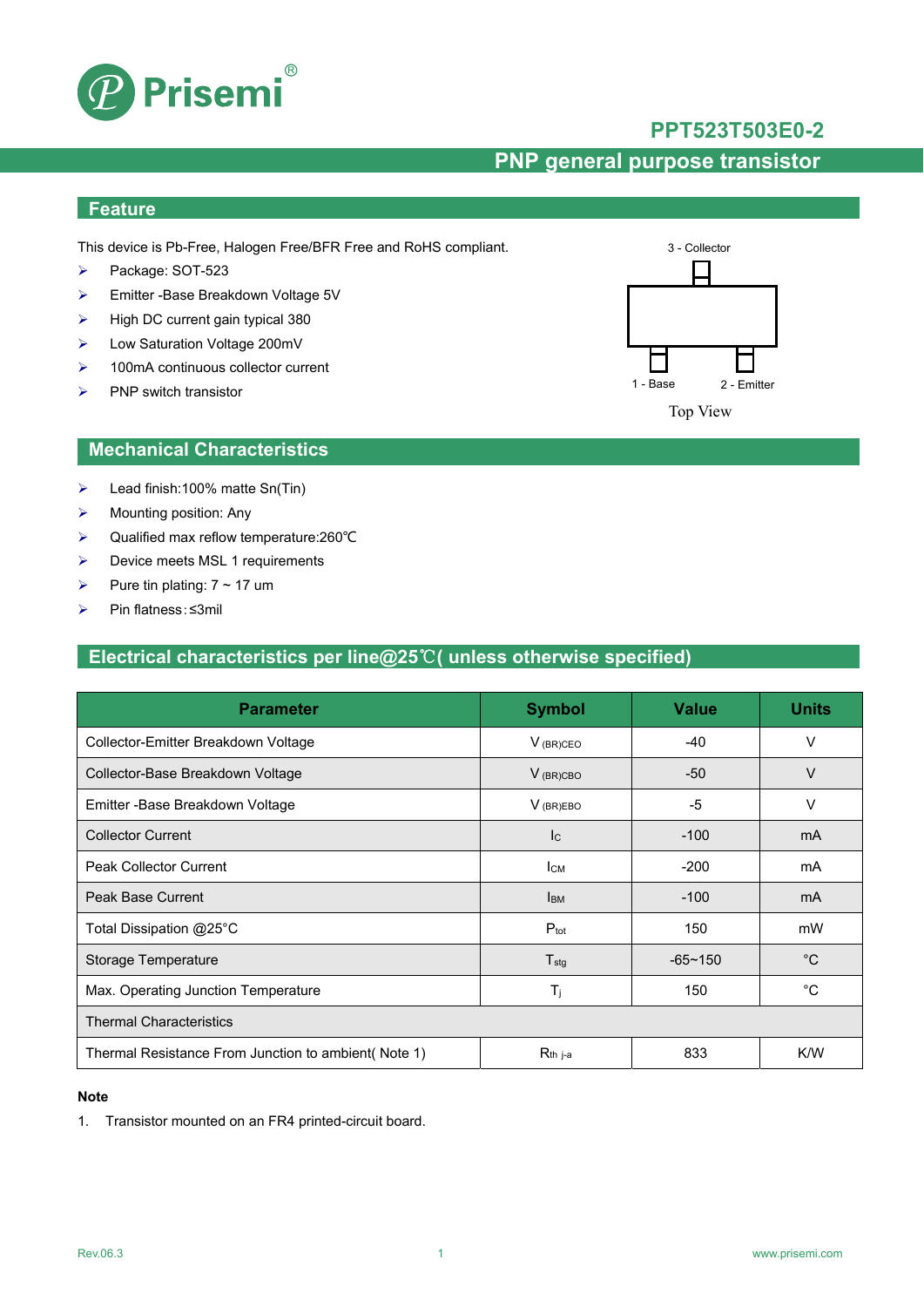# **PNP general purpose transistor PNP general purpose transistor PPT523T503E0-2**

## **Absolute maximum rating@25**℃

| <b>Parameter</b>                            | <b>Symbol</b>            | <b>Conditions</b>                             | Min.  | Typ. | Max.   | <b>Units</b> |
|---------------------------------------------|--------------------------|-----------------------------------------------|-------|------|--------|--------------|
| Collector-Base Breakdown Voltage            | <b>BV</b> <sub>CВО</sub> |                                               | -50   |      |        | V            |
| Collector-Emitter Breakdown Voltage         | <b>BVCEO</b>             |                                               | $-40$ |      |        | $\vee$       |
| Emitter-Base Breakdown Voltage              | BV <sub>EBO</sub>        |                                               | -5    |      |        | V            |
| Collector Cut-off Current ( $IE=0$ )        | <b>I</b> сво             | $V_{CB} = -30V$                               |       |      | $-0.1$ | μA           |
| Emitter Cut-off Current(Ic=0)               | <b>EBO</b>               | $VEB=-4V$                                     |       |      | $-0.1$ | μA           |
| DC Current Gain                             | $h_{FE}$                 | $IC=-1mA, VCE=-6V$                            | 200   |      | 500    |              |
| <b>Collector-Emitter Saturation Voltage</b> | VCE(sat)                 | $lc = -50mA$ , $ls = -5mA$                    |       |      | $-200$ | mV           |
| <b>Base-Emitter Saturation Voltage</b>      | V <sub>BE(sat)</sub>     | $lc = -100mA, l_B = -10mA$                    |       |      | $-950$ | mV           |
| <b>Transition frequency</b>                 | $f_{\text{T}}$           | $V_{CE} = -12V$ , $I_E = -2mA$ , $f = 100MHz$ | 100   |      |        | <b>MHz</b>   |
| <b>Output Capacitance</b>                   | Cob                      | $V_{CB} = -12V$ , $I_E = 0$ mA, $f = 1$ MHz   |       |      | 2.2    | pF           |

## **Solder Reflow Recommendation**



Remark: Pb free for 260℃; Pb for 245℃.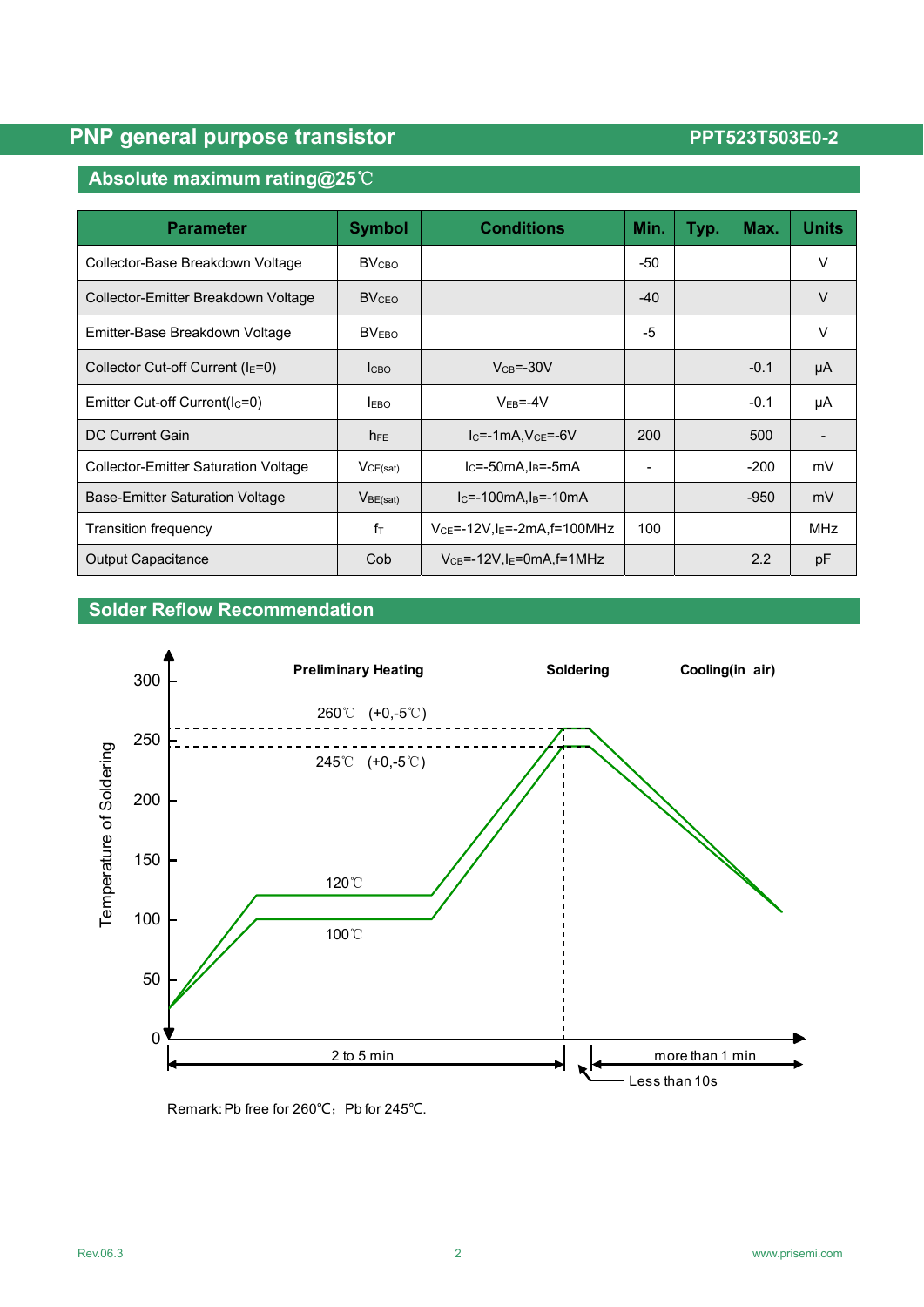# **PNP general purpose transistor PNP general purpose transistor PPT523T503E0-2**

## **Product dimension**(**SOT-523**)





|                | <b>Millimeters</b> |             | <b>Inches</b> |             |  |
|----------------|--------------------|-------------|---------------|-------------|--|
| Dim            | <b>MIN</b>         | <b>MAX</b>  | <b>MIN</b>    | <b>MAX</b>  |  |
| Α              | 0.700              | 0.900       | 0.028         | 0.035       |  |
| A1             | 0.000              | 0.100       | 0.000         | 0.004       |  |
| A <sub>2</sub> | 0.700              | 0.800       | 0.028         | 0.031       |  |
| b1             | 0.150              | 0.250       | 0.006         | 0.010       |  |
| b2             | 0.250              | 0.350       | 0.010         | 0.014       |  |
| $\mathbf c$    | 0.100              | 0.200       | 0.004         | 0.008       |  |
| D              | 1.500              | 1.700       | 0.059         | 0.067       |  |
| D <sub>1</sub> | 0.300              | 0.500       | 0.012         | 0.020       |  |
| E              | 0.700              | 0.900       | 0.028         | 0.035       |  |
| E1             | 1.450              | 1.750       | 0.057         | 0.069       |  |
| e              | 0.500TYP           |             | 0.020TYP      |             |  |
| e <sub>1</sub> | 0.900              | 1.100       | 0.035         | 0.043       |  |
| L              | 0.400REF           |             | 0.016REF      |             |  |
| L1             | 0.260              | 0.460       | 0.010         | 0.018       |  |
| θ              | $0^{\circ}$        | $8^{\circ}$ | $0^{\circ}$   | $8^{\circ}$ |  |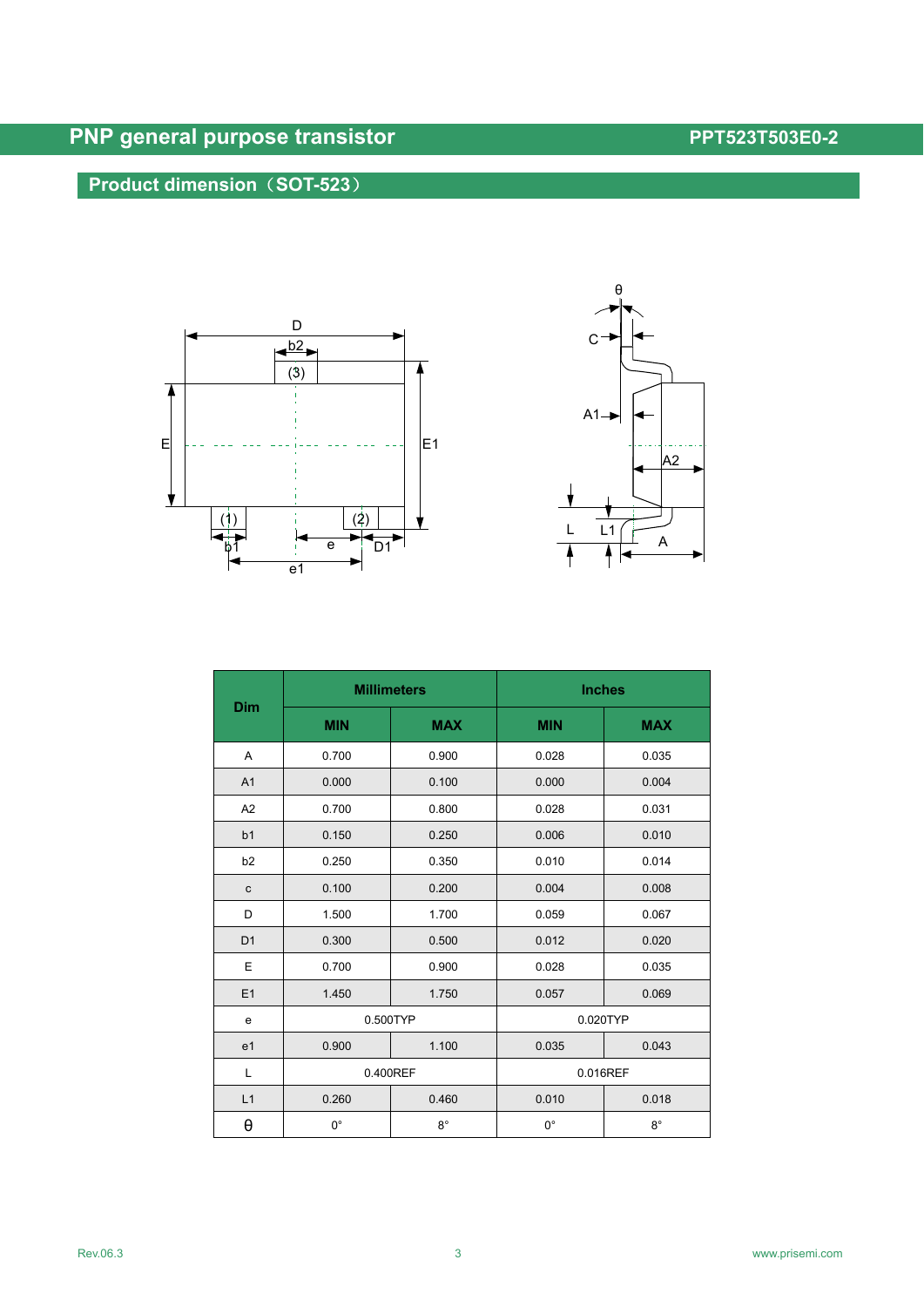# **PNP general purpose transistor PNP general purpose transistor PPT523T503E0-2**



| <b>Dim</b> | <b>Millimeters</b> |            |  |
|------------|--------------------|------------|--|
|            | <b>MIN</b>         | <b>MAX</b> |  |
| a          |                    | 0.5        |  |
| b          |                    | 0.6        |  |
| c          |                    | 1.0        |  |
| d          | --                 | 1.24       |  |
| е          |                    | 0.4        |  |

## **Ordering information**

| Device         | Package           | <b>Shipping</b>    |  |  |
|----------------|-------------------|--------------------|--|--|
| PPT523T503E0-2 | SOT-523 (Pb-Free) | 3000 / Tape & Reel |  |  |

# Load with information



USER DIRECTION OF FEED

Unit:mm